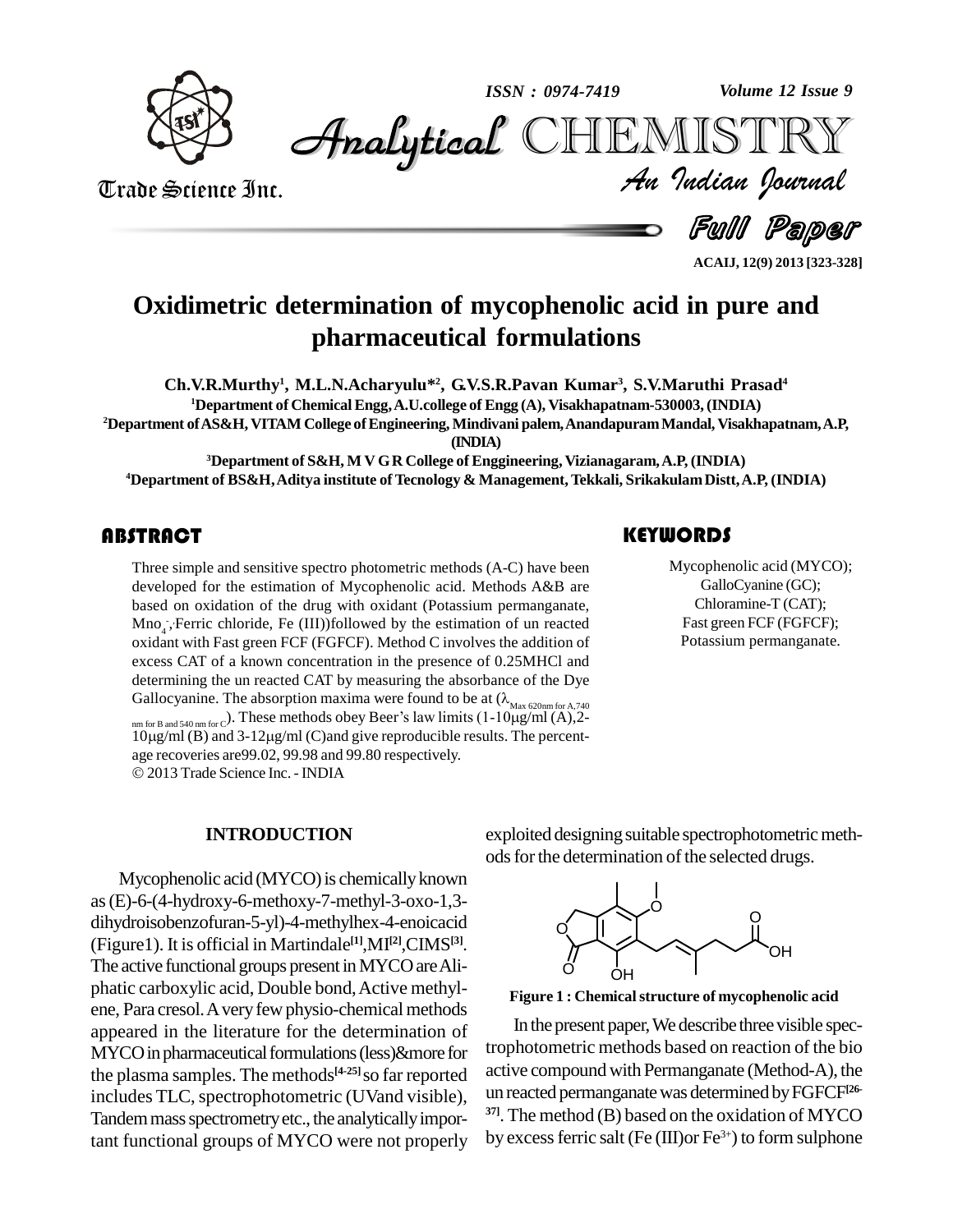derivative and reduced form Fe (III) (i.e. Fe (II) or  $Fe<sup>2+</sup>$ ) which subsequently reacts with potassium Ferri- star cyanide to give ferrous Ferri cyanide. In the method (C),CATundergoes hydrolysisin aqueous acidmedium to give sodium hypochlorite followed by Hypochlorous acid. This reacts with MYCO to form the relevant oxidant products, probably a mixture which appears to be reproducible under the specified experimental conditions. The remaining Hypochlorous acid may be responsible for the bleaching of the colour GC through de struction of the extended chromophoric system, by excess of CAT and the un reacted CAT oxidizes the Oxazine Dye, Gallocyanine to a colorless form thereby causing a decrease in the absorbance of GC**[40-42]**. A few visible methods<sup>[43-46]</sup> developed for the estimation The an of some drugs which suffer from one or other disadvantage such as low sensitivity, lack of selectivity and simplicity.

#### **EXPERIMENTAL**

**EXPERIMENTAL**<br>A UV – 1601, and SHIMADZU digital spectrophotometer with 1cm matched quartz cells were used  $\frac{^{0.3}}{^{0.2}}$ for the spectral and absorbance measurements. A  $\frac{0.1}{0.1}$ SYSTRONICS digital pH meter 361 was used for pH measurements.

All the chemicals and reagents were of analytical  $\Box$ grade and the solutions were prepared freshly. Aqueous solutions of  $KMnO<sub>4</sub>$  Solution (BDH, 0.0316%, 2.0  $\rm{x}10^{3}M$ ), FG FCF Solution (Chroma, 0.1%, 1.236 x 10  $\,$   $\,$   $\rm{m}$  )  $^{4}$ M)for method-A, Potassium Ferricyanide  $(BDH, 0.1\%, 3.02 \times 10^{-3} M)$ , Fe (III) solution (Wilson: <sup>02</sup>] abs, 0.054%, 3.32 x 10<sup>-3</sup>M), HCl solution (IM) for  $\frac{1}{2}$ method-B, CAT solution (Loba,0.02%,7.10 x 10  $^{4}$ M),GC solution chroma, 0.01%,2.97 x 10<sup>-4</sup>M), HCl  $^{0}$ . solution (IM) for Method-C respectively in tripple distilledwater.

#### **Standard drug solutions**

 $mI$  (for C) respectively. *Indian Journal* A 1mg/ml solution was prepared by dissolving 100mg of pure MYCO in 100ml of water and further diluted to of  $300\mu\text{g/ml}$  (for A),  $100\mu\text{g/ml}$  (for B),  $100\mu\text{g/m}$ 

#### **Recommended procedures**

#### **(a) Method A**

 $\mathcal{A}$ nalytical $\mathcal{C}$ HEMISTRY

Into a series of 25ml tubes containing aliquots of standard MYCO solution  $(0.25 - 3.0$ ml, 300  $\mu$ g/ ml),0.5ml of  $KMnO<sub>4</sub>$  solution was added and the total volume in each tube was brought to 5ml with distilled water and kept aside for 10min at laboratory temperature. Then 4.0ml each of FG FCF solution and Sodium Sulfate solution were added successively and kept aside for 5 min. The volume was made upto the mark with distilled water. The absorbance was measured at 620nm (Figure 2) against distilled water.The decrease in ab sorbance corresponding to consumed permanganate and in turn the drug concentration was obtained by subtracting the decrease in absorbance of the test solution and in turn the drug concentration was obtained by subtracting the decrease in absorbance of the test solution<br>(dye – test) from that of the blank solution (dye – blank). tracting the decrease in absorbance of the test solution<br>(dye – test) from that of the blank solution (dye – blank).<br>The amount of MYCO was deduced from the Beer's plot(Figure 5).



**Figure 2 :Absorption spectrumof myco withMnO<sup>4</sup> -/FGFCF**



**Figure 3 :Absorption spectrumof myco with Fe (II)/ Fe(III) System**

#### **(b) Method B**

In to a series of 25ml calibrated tubes, aliquots of standard MYCO solution  $(0.5 - 2.0$ ml,  $100\mu g/ml)$  were transferred and 1 ml of  $3.32 \times 10^{-3}$ M FeCl<sub>3</sub> solution was added. The tubes were stoppered immediately and shaken well for 5 min. Then  $0.5$ ml of  $3.02 \times 10^{-3}$ M Potassium Ferri cyanide solution was added into each tube and was closed with lids immediately. After 5 min,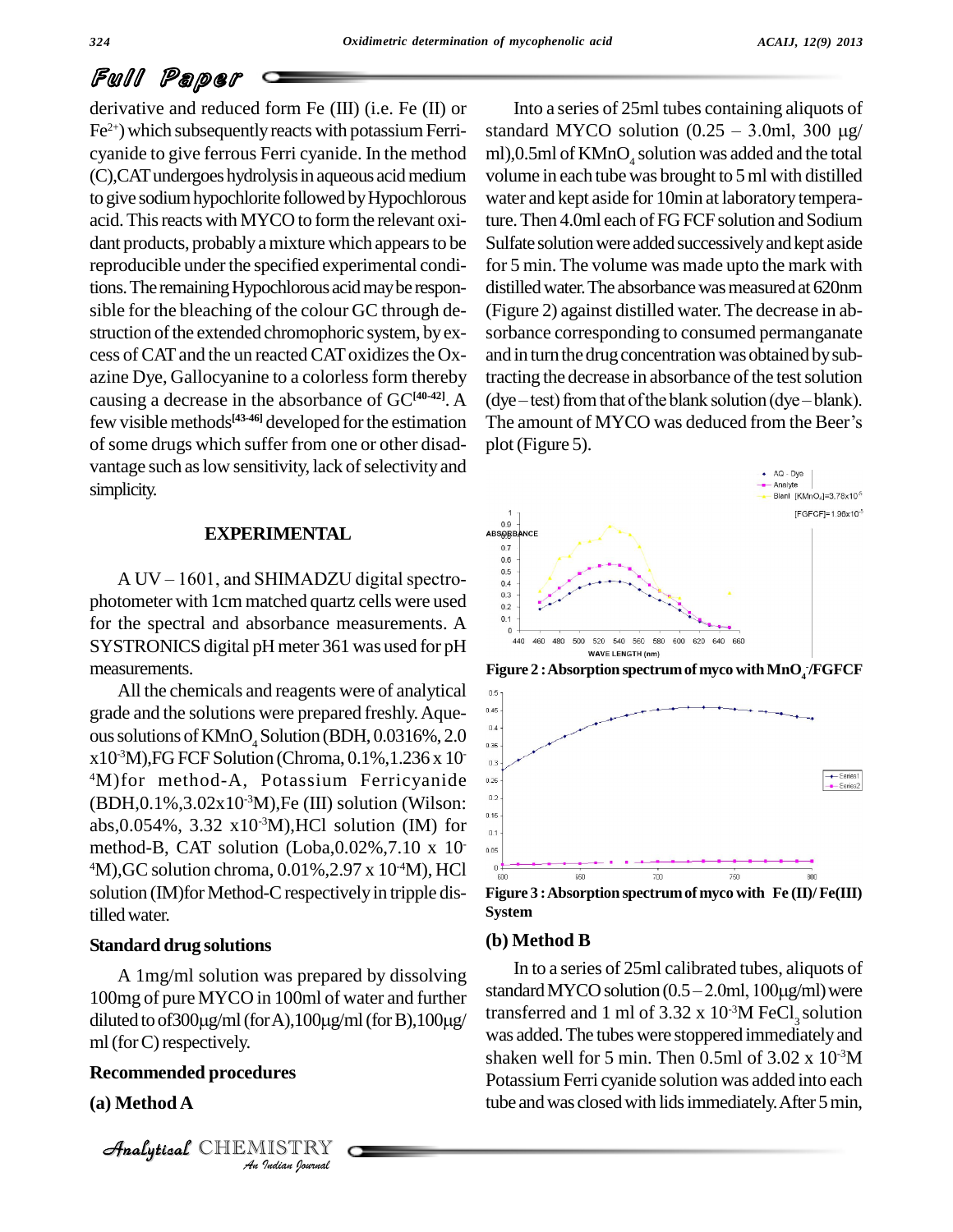one ml of IN HCl was added and final volume was made up to 25ml with distilled water.The absorbance of the solution in each tube was measured immediately at 740 nm (Figure 3) against the similar reagent blank. ou of the solution in each tube was measured immediately 10 m<br>at 740 nm (Figure 3) against the similar reagent blank. ough<br>The amount of drug was calculated from the Beer's at 54 plot(Figure 6).









#### **(c) Method C**

To each of 25ml graduated tubes containing stan dard MYCO solution (0.5- 3.0 ml, 100g/ml), 1.25ml of HCl and 2.0ml of 0.02% CAT were added and the solution was diluted to 20ml with distilled water.After 10 min, 5 ml of GC solution was added, mixed thor oughly and the absorbances were measured after 5 min at 540 nm (Figure 4) against reagent blank. The blank experiment was carried out in similar manner. The decrease in absorbance corresponding to consumed CAT, which in turn to the drug quantity was obtained by subtracting the absorbance of the blank solution from that of the test solution. The calibration graph was drawn by plotting the decrease in the absorbance of the dye<br>(GC), against amount of drug. The amount of drug in<br>any sample was computed from Beer's plot (Figure 7). (GC), against amount of drug. The amount of drug in



#### **RESULTSAND DISCUSSION**

obtained for pharmaceutical formulations by the proposed<br>
methods and reference method by UV, developed in the<br>
laboratory using drug solutions, Stastically by the t-and<br>
f-tests and the results are summarized TABLE 2. Re-In developing these methods, a systematic study of the effects of various relevant parameters in the concerned were undertaken by varying one parameter at a time and controlling all other parameters to get maximum colour development, minimum blank colour, reproducibility and reasonable period of stability of final coloured species formed. The conditions so obtained were incorporated in the recommended procedures. The optical characterformed. The conditions so obtained were incorporated<br>in the recommended procedures. The optical characteristics such as Beer'slimits, molar absorptivity, and sandell's sensitivity are given in TABLE 1. Regression analysis using the method of least Squares was made to evaluate the slope  $(b)$ , intercept  $(a)$ , and correlation Co-efficient  $(r)$  for each systemare presented inTABLE 1.The accuracy of the methods was ascertained by comparing the results methods and reference method by UV, developed in the laboratory using drug solutions, Stastically by the t-and f-tests and the results are summarized TABLE 2. Re-

 $\mathcal{A}$ nalytical $\mathcal{C}$ HEMISTRY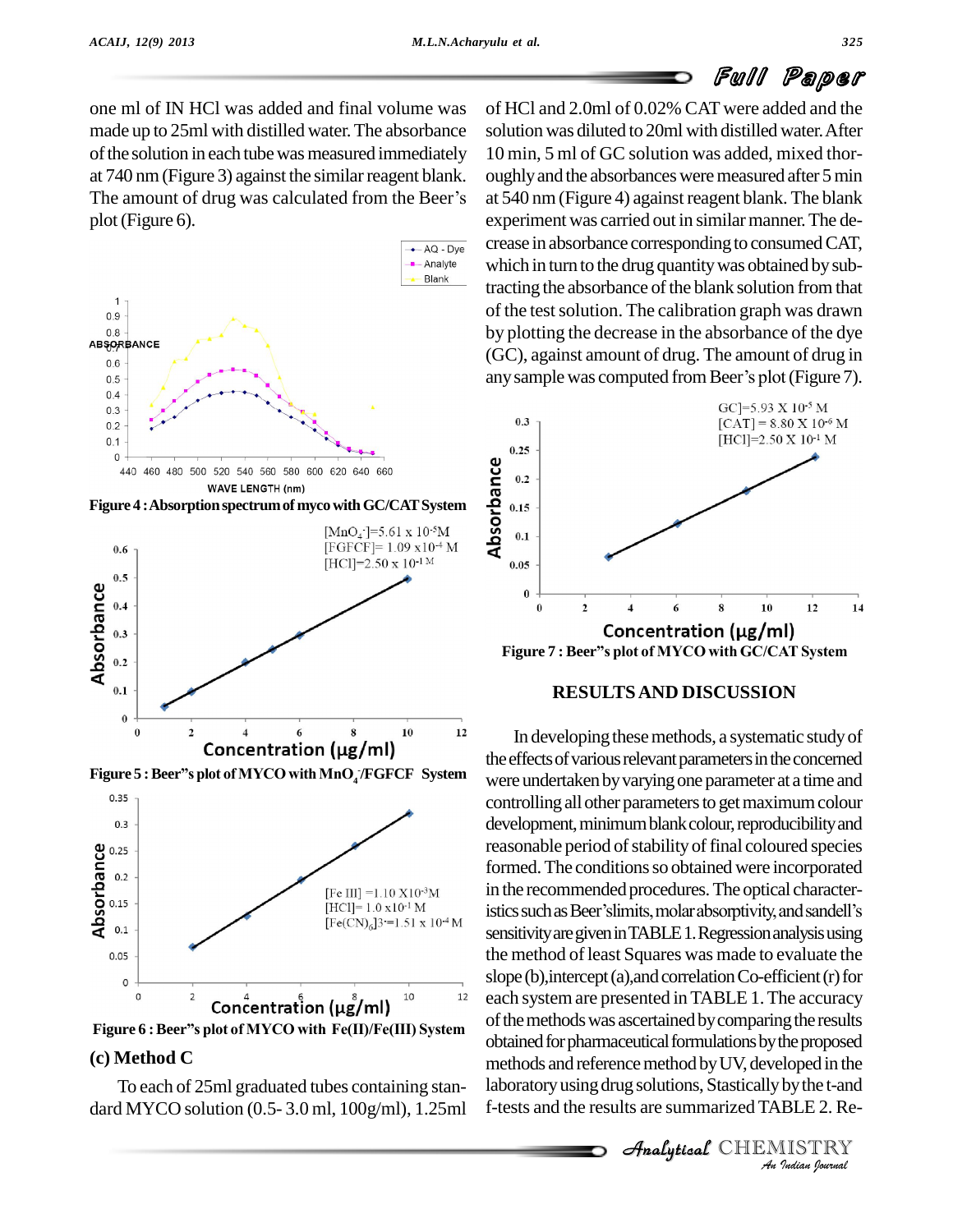the pre analysed pharmaceutical formulations. The in-

coveries were determined by adding standard drug to gredient susually present in pharmaceutical formulations did not interfere in the proposed methods.

| TABLE 1 : Optical and regression charecteristics, precision and accuracy of proposed methods |  |
|----------------------------------------------------------------------------------------------|--|
|                                                                                              |  |

| S.No           | <b>OPTICAL CHARACTERISTICS</b>                                          | <b>Method-A</b> | <b>Method-B</b> | Method-c               |
|----------------|-------------------------------------------------------------------------|-----------------|-----------------|------------------------|
| 1              | $\lambda_{\max}(nm)$                                                    | 620             | 730             | 530                    |
| 2              | Beer's Law limits $(\mu g/ml)$                                          | $1 - 12$        | $2 - 16$        | $3-12$                 |
| 3              | Molar absorptivity(1 mol <sup>-1</sup> cm <sup>-1</sup> )               | $4.71x10^{4}$   | $4.08x10^{4}$   | $1.91x10^{4}$          |
| $\overline{4}$ | Correlation coefficient (r)                                             | 0.9999          | 0.9998          | 0.9999                 |
| 5              | Sandell's sensitivity ( $\mu$ g/cm <sup>2</sup> /0.001 absorbance unit) | 0.0815          | $1.56x10^{-3}$  | $7.8x10^{-3}$          |
|                | Regression equation( $y=a+bc$ ) (i)slope (b)                            | 0.0507          | 0.03148         | 0.0191                 |
|                | (ii) Standard deviation on intercept $(S_b)$                            | $6.02x10^{-4}$  | 0.0128          | $1.185 \times 10^{-4}$ |
| 6              | $(iii)$ intercept $(a)$                                                 | $-0.0069$       | 0.00470         | 0.006319               |
|                | (iv) standard deviation $(S_a)$                                         | $2.346x10^{-3}$ | 0.1290          | 0.1120                 |
|                | (v)Standard error of estimation( $S_e$ )                                | $5.5x10^{-3}$   | 0.1668          | $8.031x10^{-4}$        |
| 7              | Optimum photometric range $(\mu g/ml)$                                  | $3.2 - 13$      | $6-16$          | $6.02 - 12$            |
| 8              | Relative Standard deviation                                             | 0.3394          | 0.3013          | 0.4291                 |
| 9              | Detection limit                                                         | 0.138           | 0.2344          | 0.1545                 |
| 10             | % of range of error(confidence limit) (i)0.05 level                     | 0.3562          | 0.3163          | 0.4503                 |
|                | (ii) 0.01 level                                                         | 0.5864          | 0.5206          | 0.7413                 |

#### **TABLE2 :Assay of myco in pharmaceutical formulations**

| <b>SAMPLE</b>  | <b>LABELLED</b> | % Recovery by Proposed methods      |                                                                                                                   |                  | % Recovery by           |
|----------------|-----------------|-------------------------------------|-------------------------------------------------------------------------------------------------------------------|------------------|-------------------------|
|                | AMOUNT (mg)     | A                                   | в                                                                                                                 | C                | <b>Reference Method</b> |
| Tablets $-T_1$ | 200mg           | $99.02 \pm 0.32$ t = 0.98 F = 1.63  | $99.98 \pm 0.98$ t = 0.48 F = 1.51                                                                                | $99.80 \pm 0.93$ | $99.41 \pm 0.25$        |
| Tablets $-T_2$ | 200mg           | $100.92 \pm 0.37$ t = 0.32 F = 3.42 | $99.89 \pm 0.39$ t = 0.98 F = 1.57                                                                                | $99.52 \pm 0.76$ | $99.66 \pm 0.26$        |
| Tablets $-T_3$ | 200mg           | $99.01 \pm 0.47$ t = 0.27 F = 1.39  | $100.37 \pm 0.16 t = 1.95 F = 3.18$                                                                               | $100.11 + 0.69$  | $99.46 \pm 0.49$        |
| Tablets $-T_4$ | 200mg           | $99.95 \pm 0.34$ t = 0.40 F = 2.16  | $100.30 \pm 0.27$ t = 0.26 F = 1.98                                                                               | $99.91 \pm 0.15$ | $99.76 \pm 0.38$        |
|                |                 |                                     | *Two different batces of capsules from two different pharmaceutical companie; +Average ±Standard deviation of six |                  |                         |

determinations, the t-and f-tests values refer to the comparison of the proposed method with the reference method raceutical compani<br>of the proposed met<br><u>Step – II</u>

#### **Colored speciesformation**

#### **(a) Method A**

In this method, CAT undergoes hydrolysis in aqueous acidmediumto give sodiumhypochlorite followed by Hypochlorous acid. This reacts with MYCO to form the relevant oxidant products, probably a mixture which appears to be reproducible under the specified experimental conditions. The remaining Hypochlorous acid may be responsible for the bleaching of the colour GC through destruction of the extended chromophoric system

#### **Colored complex of methodA**

### Analytical**Step -I**

*I*<br>*ISTRY*<br>*Indian Journal*  $Myco + KmnO<sub>4</sub> \rightarrow Mixtures of carboxylic acids +$  $KMnO<sub>4</sub> + Mn (II)$ (unreacted)

```
CHEMISTRY
```
**Step – II**<br>KMnO<sub>4</sub> + FG FCF  $\rightarrow$  unreacted FG FCF + Mixture of compounds with

(unreacted) (colored) rupture of conjugate system (reproducible but Not stoichiometric as several alternate pathways possile)

This method is based on the oxidation of MYCO by excess ferric salt (Fe (III) or Fe $^{3+}$ ) to form Sulphone derivative and reduced form Fe (III) (i.e. Fe (II) or Fe 2+) which subsequently reacts with potassium Ferri cyanide to give Ferrous Ferri cyanide

#### **Colored complex of method B**

ored complex of method B<br>MYCO + Fe (III)  $\rightarrow$  Sulphone derivative + Fe (II) 3 Fe (II) + 2Fe (CN) $_6^3 \rightarrow$  Fe<sub>3</sub>[Fe (CN) $_6$ ]<sub>2</sub> noa<br>Sul<sub>l</sub><br>3-

#### **Method C**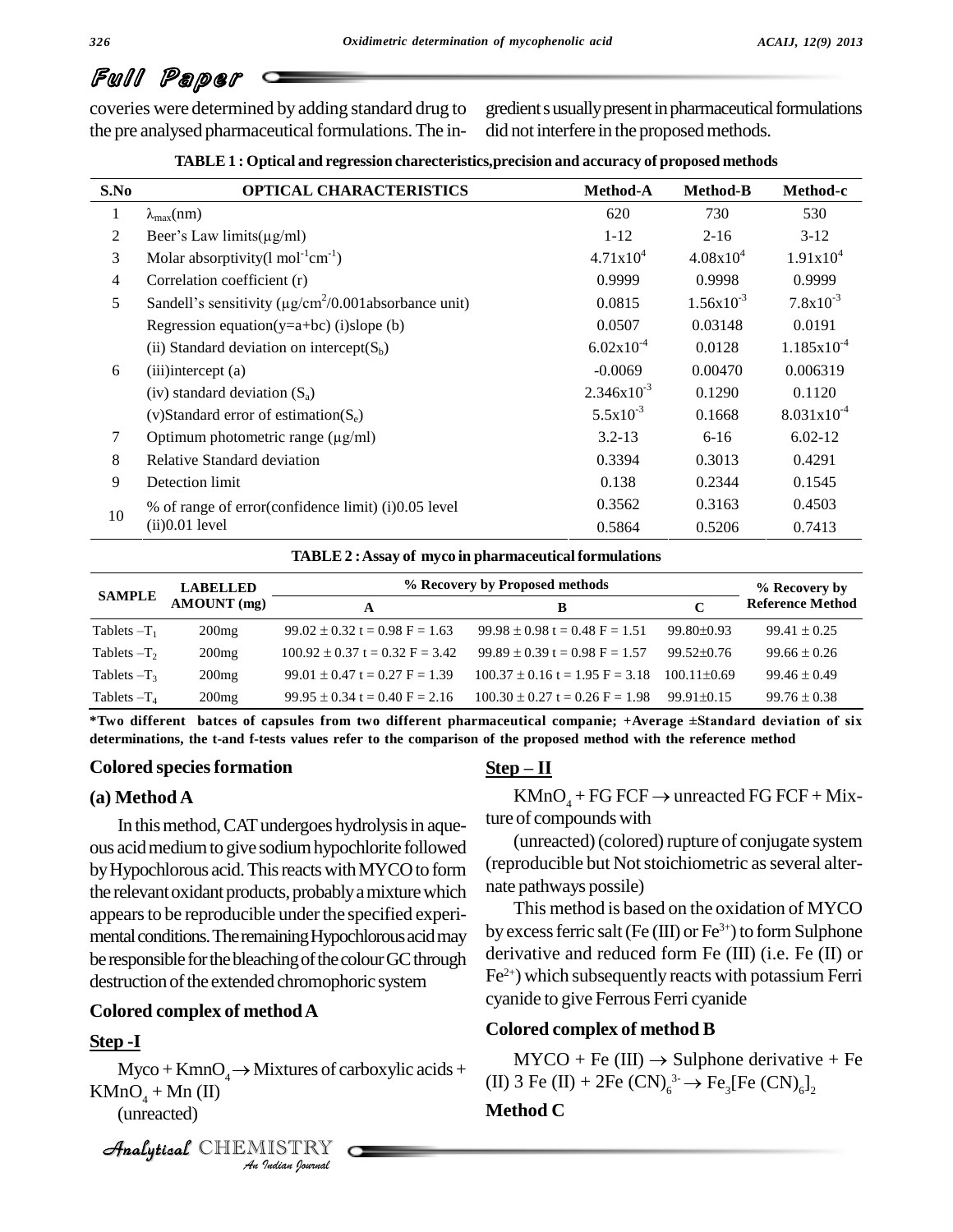In this method, CAT undergoes hydrolysis in aqueous acidmediumto give sodiumhypochlorite followed by Hypochlorous acid. This reacts with MYCO to form the relevant oxidant products, probably a mixture which appears to be reproducible under the specified experimental conditions. The remaining Hypochlorous acid may be responsible for the bleaching of the colour GC through destruction of the extended chromophoric system



**Mn(II) + unreacted dye + mixture of compounds with rupture of conjugate system (corresponding to dye reacted, colorless, not stoichiometric as several alternative pathways possible)**

**Figure 8 : ColoredComplex ofMYCOwithMnO<sup>4</sup> -/FGFCF**

#### **Colored complex of method C**

 $MYCO + CAT \rightarrow Oxidation$  products of MYCO  $+$  un reacted CAT

Un reacted CAT + $GC \rightarrow Oxidation$  products of  $GC + GC$  un reacted

(colourless)(coloured)

#### **CONCLUSION**

The proposed methods are superior in one way or The proposed methods are superior in one way or<br>
other (simplicity,  $\lambda_{max}$ ,  $\circ$   $_{max}$ , stability of coloured  $\begin{bmatrix} 5 & 1 \\ 8 & 5 \end{bmatrix}$ species) over very few visible spectro photometric methods reported so far. It can be seen from the results presented above, that the proposed methods have good sensitivity and  $\frac{1}{\text{max}}$ . Stastical analysis of the results (TABLE 1) shows that the proposed procedures have good precision and accuracy. Results of the analysis of pharmaceutical formulations (TABLE 2) reveal that the proposed methods are suitable for their analysis with virtually no interference of the usual additives. All the  $459-467(2006)$ . proposed methods are simple, sensitive, and reliable and can be used for routine determination of MYCO in bulk samples and pharmaceutical formulations depending upon the needs of the specific situation.

#### **REFERENCES**

- [1] Martinadale: The complete drug reference' (Extra Phamacopeia) 30 th Editon, **(1993)**.
- **[2]** The merck index, 13 th Editon, Merck&Co Inc, New York, **(1963)**.
- **[3]** CIMS-97 April **(2007)**
- **[4]** S.S.Stern, M.N.Tallan, K.K.M.Jan iles,J.K.Ritter, R.E.Dupis, P.C.Smith; Drug.Metab.Dispos., **35(3)**, 449-454 **(2007)**.
- **[5]** P.Jacobson, K.Green, J.Rogosheke, C.Brunstein, B.Ebeling, J.Defor, P.Mcglave, D.Weisdorf; J.Clin.Pharmacol., **2(1)**, 184-191 **(2007)**.
- **[6]** R.W.Sparidans, R.M.Hoetelmans, J.H.Beijnen; J.Chromatogr B Biomed.Sci.Appl., **750(1)**, 15-61, Jan 5 (**2001)**.
- **[7]** H.Jeong, B.Kalpan; Clin.J.Am.Soc.Nephrol., **2(1)**, 184-191 **(2007)**.
- **[8]** M.J.Zamek-Gliszczynski, K.A.Hoffmaster, J.E.Humphreys, X.Tian, K.-I.Nezesa., K.L.R.Brouwer, J.Pharmacol.Exp.Ther., **<sup>319</sup> (1)**,459-467 **(2006)**.
- **[9]** I.S.Westley, L.R.Brogan, R.G.Morris, A.M.Evans, *A.M.Evans,<br>4(2), 251-66<br>IISTRY<br><sup><i>Indian Iournal*</sup> B.C.Sallustio; Drug.Metab.Dispos., **34(2)**, 251-66 **(2006)**.

**Analytical** CHEMISTRY